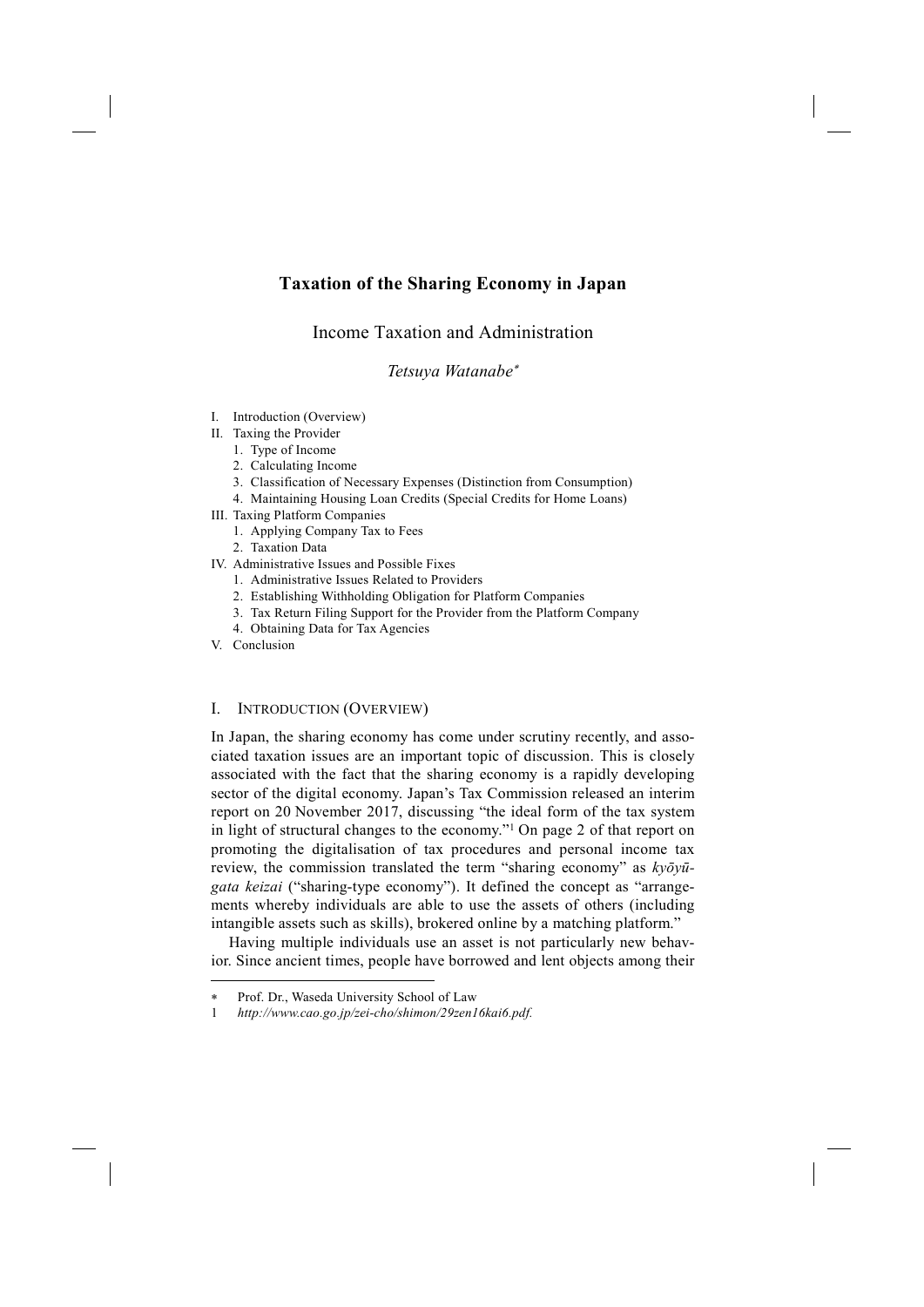friends and passed on hand-me-down clothing to those around them. However, in the current era, the development and spread of the internet has enabled strangers to connect. In the sharing economy, individuals totally unknown to each other can connect easily using smartphone apps and software. A key characteristic of the sharing economy is the effective utilization of hitherto dormant resources and labor. So, in one sense, enormous benefits accrue to society, and by capitalizing on this opportunity, some companies are growing dramatically.

Typical recent examples of the sharing economy include private lodgings, ridesharing, and flea markets. Famous company names include Airbnb (private lodgings), Uber (ridesharing), and Mercari (flea markets). Each of these companies operates as a platform in the sharing economy. New legislation (the Private Lodging Business Act)2 enacted on 15 June 2018 seeks to promote the spread of sound private lodging services. One reason behind the legislation is the approaching 2020 Tōkyō Olympics. Another is the chronic hotel shortage experienced in tourist destinations such as Kyōto.

However, there are also negative aspects to the sharing economy, as typified by problems with illegal private lodgings. Even legal private lodgings may have adverse impacts on their surroundings, including on local safety and public health. Further, when a region becomes a tourist destination, this may drive up real estate prices as well as other prices, making the area unaffordable for local residents. Finally, the problem of unlicensed taxis around airports and sightseeing spots has intensified with the development of the sharing economy.

The usual parties involved in a sharing economy transaction are (a) the provider of a good or service; (b) the platform operator; and (c) the customer. In the case of using Airbnb to book a private lodging, the parties involved are (a) the person renting out a property; (b) the company, Airbnb, which provides services via its digital platform; and (c) the visitor renting the property.

This paper focuses primarily on the emerging income tax and administrative issues in the sharing economy. For example, classifying the type of income becomes an issue if the provider renting out their house for a private lodging is an individual. There are also administrative issues involved with the provider's tax filings. If the platform operator does not have a nexus within the country where the property owner is operating, there are problems related to international tax law.3 Meanwhile, it is difficult to think

<sup>2</sup> *Jūtaku shukuhaku jigyō-hō,* Law No. 65/2017; for an overview of that Act, see the Japan Tourism Agency website; *http://www.mlit.go.jp/common/001212562.pdf.* 

<sup>3</sup> OECD, OECD/G20 Base Erosion and Profit Shifting Project "Tax Challenges Arising from Digitalisation – Interim Report 2018" Inclusive Framework on BEPS.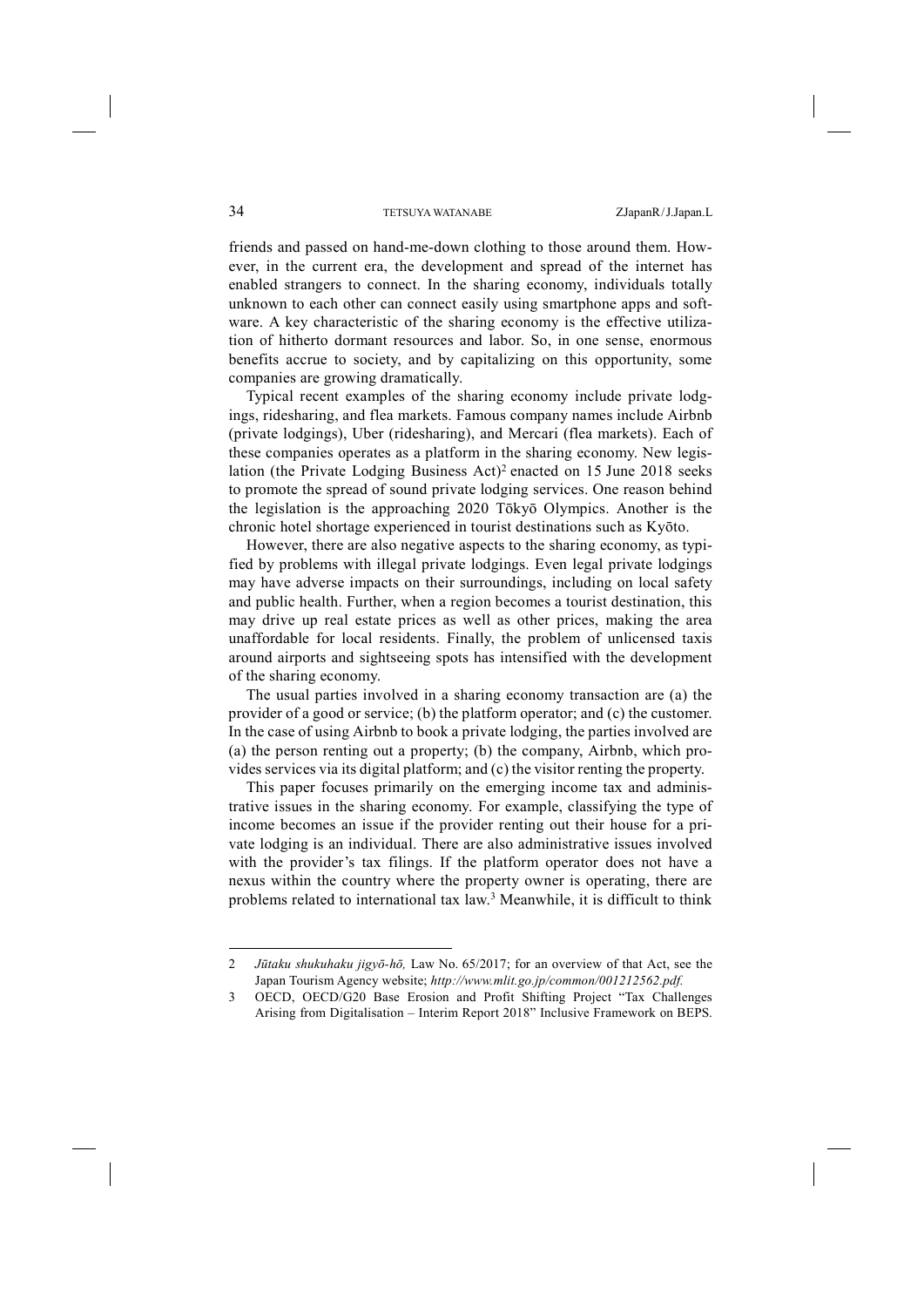of the customer as being responsible for income or corporation tax in most cases (though they may in fact pay a consumption tax that is passed through by the provider).

The sharing economy is a new area that has seen rapid growth in recent years. In this research, our aim is to clarify taxation issues while delineating the features of the sharing economy. When considering international tax issues, we will refer to interim reports on the digital economy by the OECD. We will also briefly look into legislative theory in addition to interpretation theory.

For the sake of convenience, our research refers to firms such as Airbnb, which provide services over a digital platform, as "platform companies." In this sense, the so-called GAFA group (Google, Apple, Facebook, and Amazon) are also platform companies.<sup>4</sup> From the outset, we point out that the emergence of new platform companies and their evolution in the digital economy – as well as the concentration of information therein – has the potential to radically transform the structure of the economy itself from the ground up.

#### II. TAXING THE PROVIDER

*1. Type of Income*

-

*a) Income Classification*

Based on the comprehensive income concept, profit from renting one's house to someone else or from driving another person in one's own car clearly comprises taxable income. Imputed income would not be subject to tax without statutes such as Article 39 of the Income Tax Act<sup>5</sup> (inclusion in amount of gross revenue regarding inventories consumed for own use), and even though imputed rent is theoretical income, it is left untaxed for administrative reasons. However, if one does not use something oneself but instead charges others for using it, it is clearly no longer imputed rent. Given that fees are being received, the value of earnings at that time can be calculated relatively easily.

*https://read.oecd-ilibrary.org/taxation/tax-challenges-arising-from-digitalisationinterim-report\_9789264293083-en#page1.*

<sup>4</sup> *See* A. MCAFEE/E. BRYNJOLFSSON, Machine, Platform, Crowd: Harnessing Our Digital Future (New York 2017) at p. 137 mentioned "Platforms are online environments that take advantage of the economics of free, perfect, and instant."

<sup>5</sup> *Shotoku-zei-hō,* Law No. 33/1965.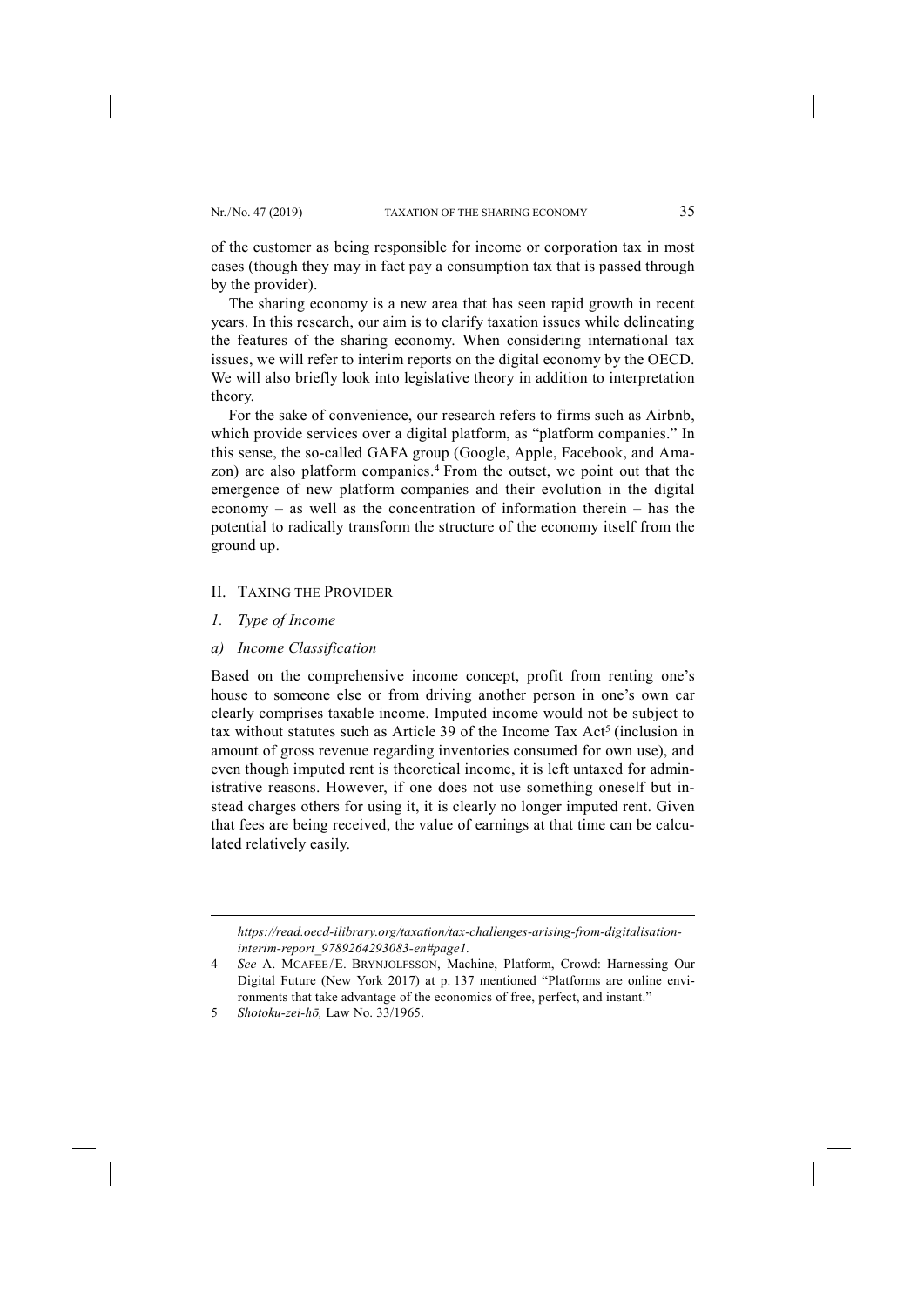## *b) Classification as Miscellaneous Income or Real Estate Income (Opinion of National Tax Agency)*

If the provider is taxed, there are issues with type of income based on the Income Tax Act. In this regard, on 13 June 2018, the National Tax Agency (NTA) posted its opinion on Tax Answer No. 1906 ("When a salaried worker obtains supplementary income through online auctions, etc.") in the Tax Answers section of its website. Its view was that income from transactions with individuals, including from private lodgings, internet auction websites, flea market apps, and the sale of Bitcoin and other virtual currencies, should be classified as miscellaneous income (Art. 5 Income Tax Act).6

From this, it seems doubtful that private lodging income would be considered real estate income (Art. 26 Income Tax Act). The NTA's Tax Answers explain that private lodgings are usually accompanied by the provision of a certain level of tourism services, including hygiene and safety management for the customer. So, in this case, the income is not real estate income, but would be considered miscellaneousincome, unlike simple real estate leasing.

Note that there are limits on aggregating profits and losses for miscellaneous income (Art. 69 (1) Income Tax Act). Losses incurred on sharing economy transactions such as private lodgings, internet auctions, or flea markets cannot be deducted from other types of income.

## *c) Classification as Business Income or Employment Income*

Next, we turn to a possibility of business income. If a private lodging is being run as a side job rather than as one's main business, it is more likely to be classified as miscellaneous income rather than business income. There has been a strong tendency in the court cases to date to rule that economic activities carried on outside of one's main business (i.e., side jobs) cannot be considered "businesses" that generate business income.<sup>7</sup> The aforementioned NTA Tax Answer is premised on miscellaneous income being income received via sources such as internet auction websites, flea market apps, virtual currency sales, and private lodgings by persons who earn employment income in their main occupation. Accordingly, income earned through Mercari and Uber is generally considered to be miscellaneous income.

Under Art. 3-2 (1) Private Lodging Business Act, a "private lodging business" means one in which people other than operators as provided in the Inns and Hotels Act<sup>8</sup> have guests stay in their homes and receive lodg-

<sup>6</sup> *https://www.nta.go.jp/m/taxanswer/1906.htm.*

<sup>7</sup> *See* H. SATŌ, *Sutandādo shotoku-zei-hō* [Basic Income Taxation] (2nd ed. revised version, Tōkyō 2018) 205.

<sup>8</sup> *Ryokan-gyō-hō,* Law No. 138/1948.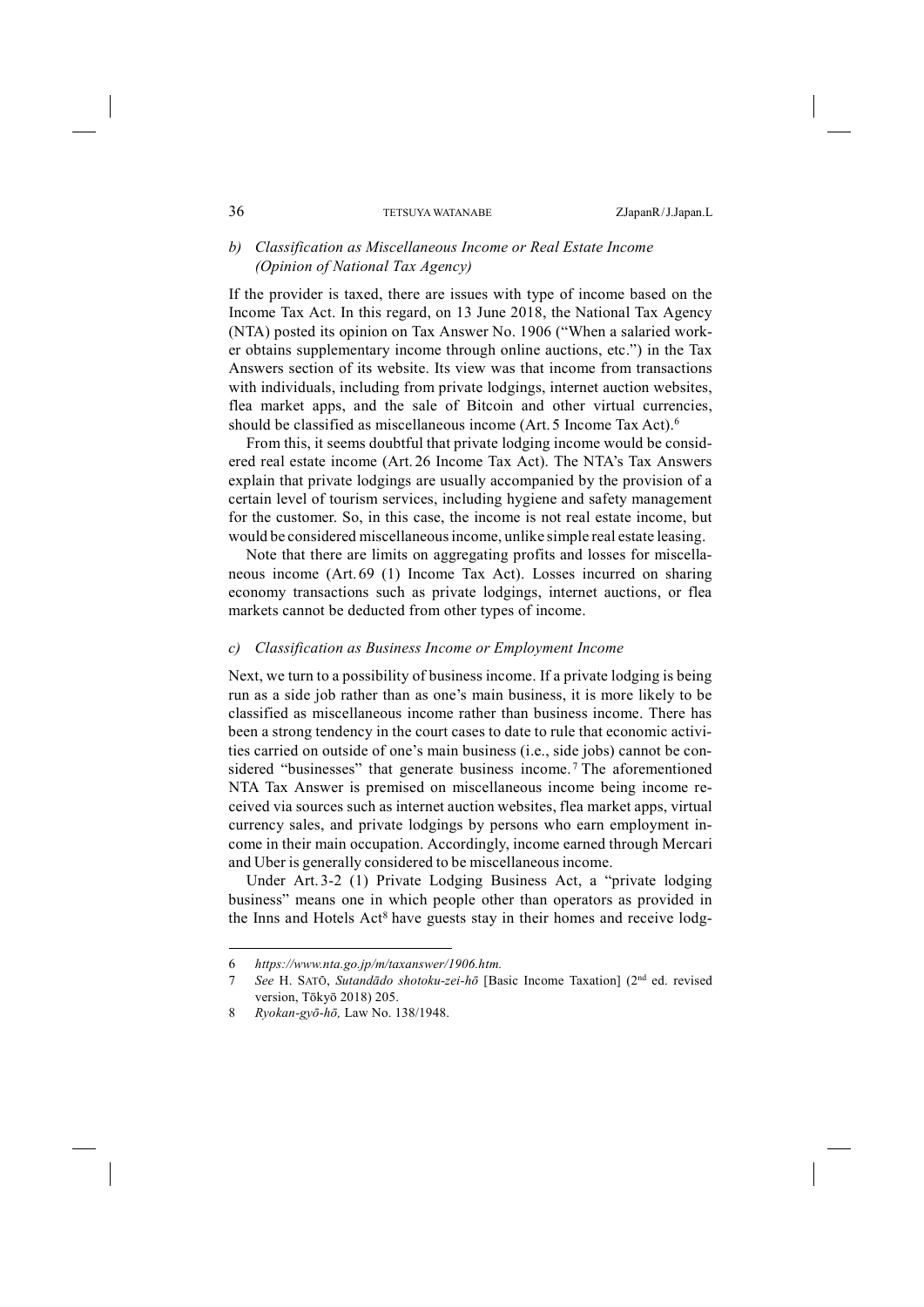ing fees. It also provides that the operation of the lodging does not exceed 180 days in one year as calculated according to a ministerial ordinance from the Ministry of Health, Labor and Welfare and the Ministry of Land, Infrastructure and Transport (Art. 2-3 Private Lodging Business Act). This means that the law did not anticipate private lodgings of longer than 180 days per year. This is believed to be one reason why the National Tax Agency classified private lodging business profits as miscellaneous income rather than business income.

However, even if the period of operation is within the 180-day limit, if the private lodging business is carried out for a considerable length of time as a main business rather than a side job, there remains the possibility that it may be classified as business income.

Next, we consider whether the concept of employment income applies in this case. The first potential problem related to employment income is the extent to which the provider receives instructions and orders from the platform company. There are two elements that should be considered when judging whether income is employment income: non-independence and subordination. Here the main issue is non-independence.

Recently, however, subordination has been the focus of a number of court cases. These are cases in which revenue has been set in advance to a certain extent, and there is no possibility of necessary expenditures or incurring a loss.<sup>9</sup> In this sense, it is hard to argue that the provider is a subordinate.10 Accordingly, even in instances where there is a certain degree of non-independence, there is a low likelihood that it would be considered employment income.

For example, an Uber driver is responsible for paying for gasoline and car repairs by himself, but cannot necessarily always find passengers (that is, there is a possibility of loss). Accordingly, we can only conclude that an Uber driver's income does not qualify as employment income. However, even if the provider's income does not meet employment income requirements under tax laws, there remains a separate issue of whether they should be protected under labor and social security laws.

*d) No Filing of Return Required*

If the provider is a salaried worker, and does not have any other income from second jobs other than private lodgings or other sharing economy work, they do not have to report income from a side job if it does not ex-

<sup>9</sup> *See* SATŌ, *supra* note 7, 164.

<sup>10</sup> *See* T. WATANABE, *Kyūyo shotoku gaitō-sei ni kansuru handan kijun toshite no hidokuritsu-sei to jūzoku-sei* [Non-independence and subordination as a criterion for employment income], Zeimu Jirei Kenkyū No. 145 (2015) 30.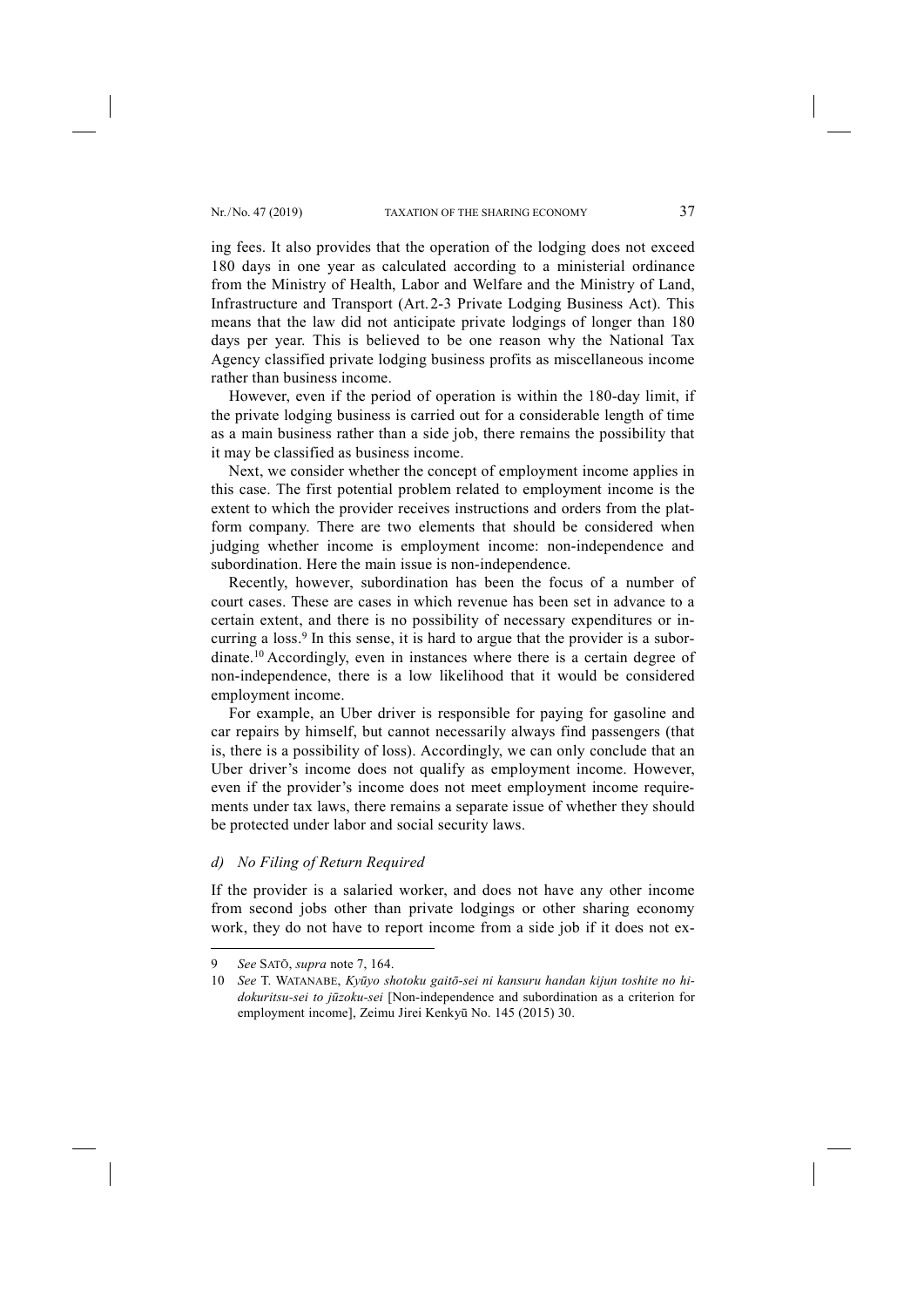ceed JPY 200,000 per year  $(Art. 121 (1)(i)$  Income Tax Act). That means sharing economy profits up to JPY 200,000 would be left untaxed. However, if the income exceeds JPY 200,000, the provider is obliged to report it, even if it is earned through operating an illegal private lodging or unlicensed taxi.

## *2. Calculating Income*

## *a) Calculating Revenue and Eliminating Information Asymmetry*

It is often the case that appropriate prices are not guaranteed in transactions between individuals due to information asymmetry. One example that highlights information asymmetry would be a television program that features individuals purchasing antiques from acquaintances that sometimes turn out to be extremely valuable and sometimes turn out to be worthless junk. Sometimes, only one of the parties knows the true value of the antique and this party leverages that into a favorable deal for themselves.

In peer-to-peer (P2P) transactions, however, information asymmetry can be largely eliminated thanks in part to platform companies in the sharing economy. <sup>11</sup> This is because platform companies provide review sections within their website or application that contain a variety of information regarding providers and customers. It is impossible to overlook rating systems in particular. On Airbnb and Uber, not only do the customers rate the providers, but the providers also rate the customers. As a consequence, those with poor ratings struggle to enter into agreements as providers and as customers<sup>12</sup>

Accordingly, prices agreed upon using an online platform have a certain level of appropriateness and may be treated as reliable for the purpose of calculating income.

## *b) Problems with Illegal Income*

-

Providers in the sharing economy must of course report income, even if it comes from illegal behavior such as an unlicensed private lodging or an unauthorized taxi operation. In that sense, the Income Tax Act does not distinguish between illegal and legal income. However, it is thought that illegal income is not filed in many cases. As online platforms become easier to use due to technological developments, there may be a commensurate increase in the amount of unreported illegal activity.

<sup>11</sup> *See* A. SUNDARARAJAN, The Sharing Economy – The End of Employment and the Rise of Crowd-Based Capitalism (Cambridge, Mass. 2016) 139.

<sup>12</sup> However, the question of how to eliminate malicious or false reviews remains.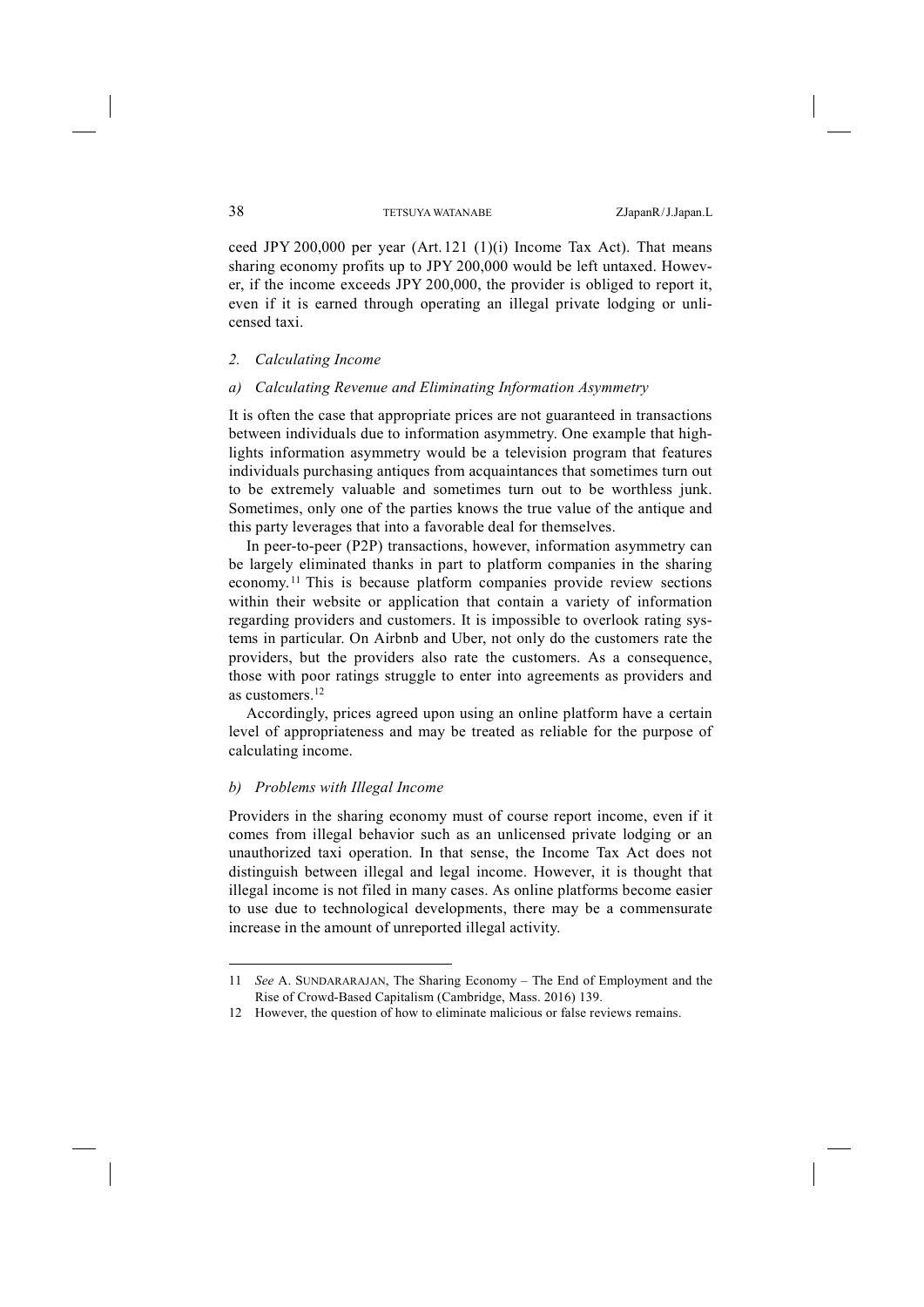While there are enforcement problems in levying appropriate taxes for services provided in the sharing economy, this issue could possibly be resolved with the cooperation of platform companies themselves. For example, in an effort to crack down on illegal private lodgings, on 19 July 2018, New York City Council voted unanimously to adopt draft regulations requiring Airbnb to disclose the names and addresses of its hosts to law enforcement agencies under the city's jurisdiction.13

Meanwhile, Japan saw a dramatic reduction in the number of properties listed on Airbnb's website following the enactment of the Private Lodging Business Act, which prohibited the listing of illegal private lodgings by platform operators. This led to a large and immediate drop in the company's profits. According to some reports, listings for Airbnb properties in Japan fell from a peak of 62,000 in the spring of 2018 to 27,000 as of 15 June, following the introduction of the new law.14

This dramatic reduction does not mean that all illegal private lodgings were eliminated, however. Some previously listed properties merely went underground and became black-market private lodgings instead. One way to prevent illegal private lodgings and the failure to report the illegal income they generate would be to require some sort of action (such as withholding) to be taken by the platform companies or to seek their cooperation in some manner, rather than expecting a law-abiding spirit from customers and providers.

## *3. Classification of Necessary Expenses (Distinction from Consumption)*

If a provider's income is classified as miscellaneous income, the deduction of necessary expenses is allowed (Art. 35 (2) (ii) Income Tax Act). The issue here is scope of application. For example, in a private lodging situation, the host also uses the furniture and electronic appliances in a room when they are not renting the property out to a customer or if they are sharing the space when renting a private room only. If this is theoretical consumption, it does not count as necessary expenses. Art. 96(1) Order for Enforcement of the Income Tax Act<sup>15</sup> (under Art.  $45(1)$  (i) Income Tax Act) can be used to determine whether expenses are applicable or not. The law states that expenses are applicable "if the main portion of domestic expenses is […] necessary to carry out work to produce miscellaneous income, and the necessary portion can be clearly distinguished."

<sup>13</sup> K. HONAN, New York City Council Passes Bill to Regulate Airbnb, Wall Street Journal (digital version), 19 July 2018.

<sup>14</sup> "Illegal Private Lodgings Avoid the Law," Nihon Keizai Shinbun, 22 June 2018, morning edition, p. 2.

<sup>15</sup> *Shotoku-zei-hō shikkō-rei,* Cabinet Order No. 96/1965*.*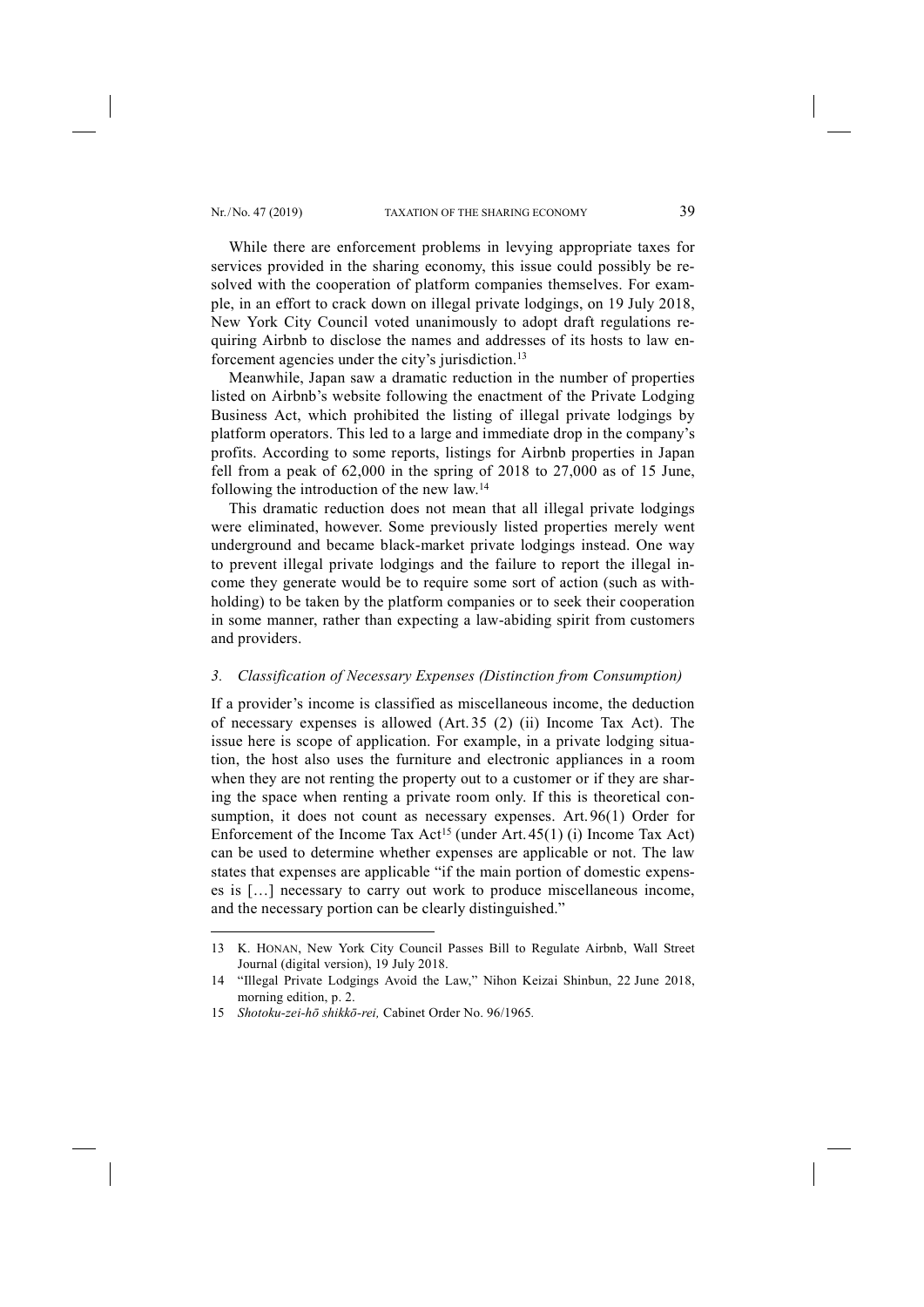As to the issues of private lodging-related expenses, on 13 June 2018, the National Tax Agency published tax information relating to income generated from private lodging businesses regulated under the Private Lodging Act. Page 3 of the release discusses expenses that contain both a business portion and a day-to-day living portion, such as utilities charges and property taxes.16 It states that only the amount relating to the private lodging business (business-related expenses) may be considered necessary expenses. It added that such expenses must be calculated after distinguishing them in a rational manner.

Similar considerations apply to ridesharing. If expenses such as vehicle depreciation, gas, parking, cleaning, and collision insurance can be distinguished from household expenses in a rational manner, they may be considered necessary expenses.

In practice, however, how to rationally distinguish expenses remains a major issue. If a good or service is purchased exclusively for a private lodging or for ridesharing and is not used for other purposes, it should be able to be classified as a necessary expense.17 However, in many cases the provider also uses a product or service simultaneously and so expenses cannot be "clearly distinguished" as set forth in Art. 96 (1) Order for Enforcement of the Income Tax Act. One possible future solution might be for the platform company to develop and provide software that could automatically make such a rational distinction based on some predefined parameters.

The case of online flea markets is slightly different. When assets for sale are movable household products, they are not considered taxable under Art. 9 (1) (ix) Income Tax Act and Art. 25 Order for Enforcement of the Income Tax Act. For this reason, losses are not deductible under Art. 9 (2) (i) Income Tax Act. For sale proceeds to be classified as miscellaneous income, the object must have been purchased solely for the purpose of selling it in a flea market (i.e. for resale). In this case, expenses clearly distinguishable from household expenses – for example, transport and communications expenses incurred exclusively in purchasing the product, and expenses to store and ship the product – may be deducted as necessary expenses. Although such expenses may accumulate and ultimately result in a loss, because they are related to miscellaneous income, they are not deductible from other types of income, as previously mentioned.

<sup>16</sup> NATIONAL TAX AGENCY, *http://www.nta.go.jp/law/joho-zeikaishaku/shotoku/shinko ku/0018005-115/0018005-115.pdf.*

<sup>17</sup> For example, in ridesharing, it should be possible to allocate gas and vehicle depreciation based on mileage traveled with passengers.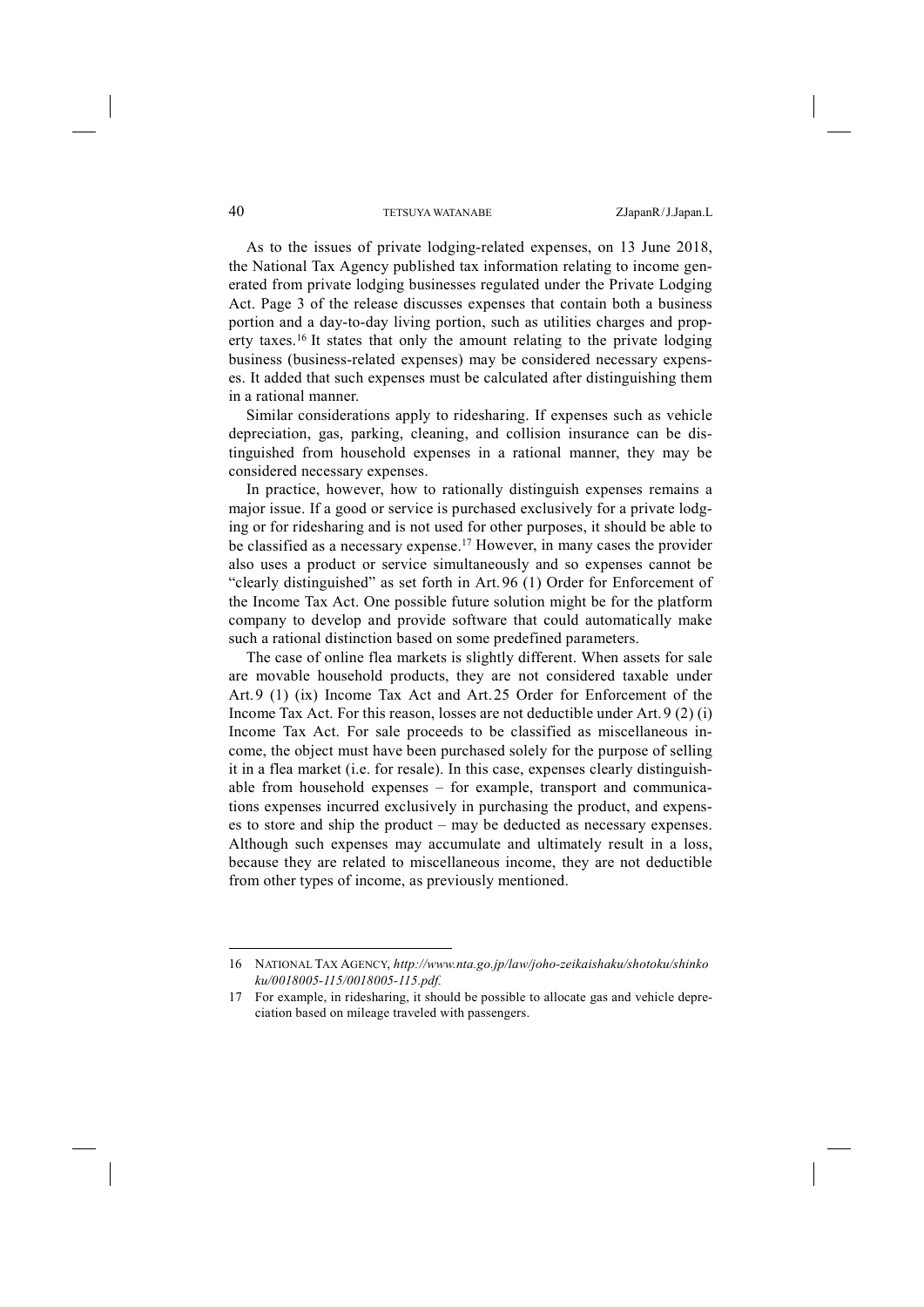#### *4. Maintaining Housing Loan Credits (Special Credits for Home Loans)*

If one's home is used for a private lodging business, the use of home loan credits provided under Article 41 of the Act on Special Measures Concerning Taxation (arrangements for income tax credits based on the loan balance at year-end) should arguably be limited. However, these arrangements originally applied to dwellings under Article 26 (1) of the enforcement order of the Act on Special Measures Concerning Taxation as "limited to cases where at least one-half of the floor space is used exclusively as a residence." Based on this, the rule allows home loan credits, even if a portion of floor space is not used as a residence.

Accordingly, tax credits may be applied even if the owner is a private lodging operator as long as all the following requirements are met: In addition to the aforementioned condition that one-half of the floor space must be used for residential purposes, the other requirements include use of the dwelling for residential purposes within six months of the date of construction or acquisition; continuous residence in the dwelling until 31 December of each applicable year; aggregate income of less than JPY30 million in the year of credit; and floor space of at least 50m² in the newly built or acquired residence. In fact, Mizuho Bank announced that it would start offering home loans for private lodging residences as of 29 November 2018.

## III. TAXING PLATFORM COMPANIES

## *1. Applying Company Tax to Fees*

The main revenue of platform companies seems to be fees charged to providers and customers, as well as payments made by the providers to post ads on platform websites. This is undoubtedly gross revenue for the platform company. Meanwhile, all costs incurred to build websites and install servers, personnel expenses and so on are claimed as gross expenses.

However, many platform companies are small and the sharing economy is still in the startup stage as it involves economic activities in many new fields. Uber and Airbnb began life as startups on the West Coast of the United States. Mercari, which was recently listed on the Tōkyō Stock Exchange, was also launched as a startup.

In order to grow, IT-related platform companies need to capture a larger market share to take advantage of network effects in the IT market.18 The sharing economy is no exception. Establishing a superior market position for platform companies requires a great deal of investment in the initial stages, and it is difficult to generate profits until the company matures and

<sup>18</sup> *See* SUNDARARAJAN, *supra* note 11, 117.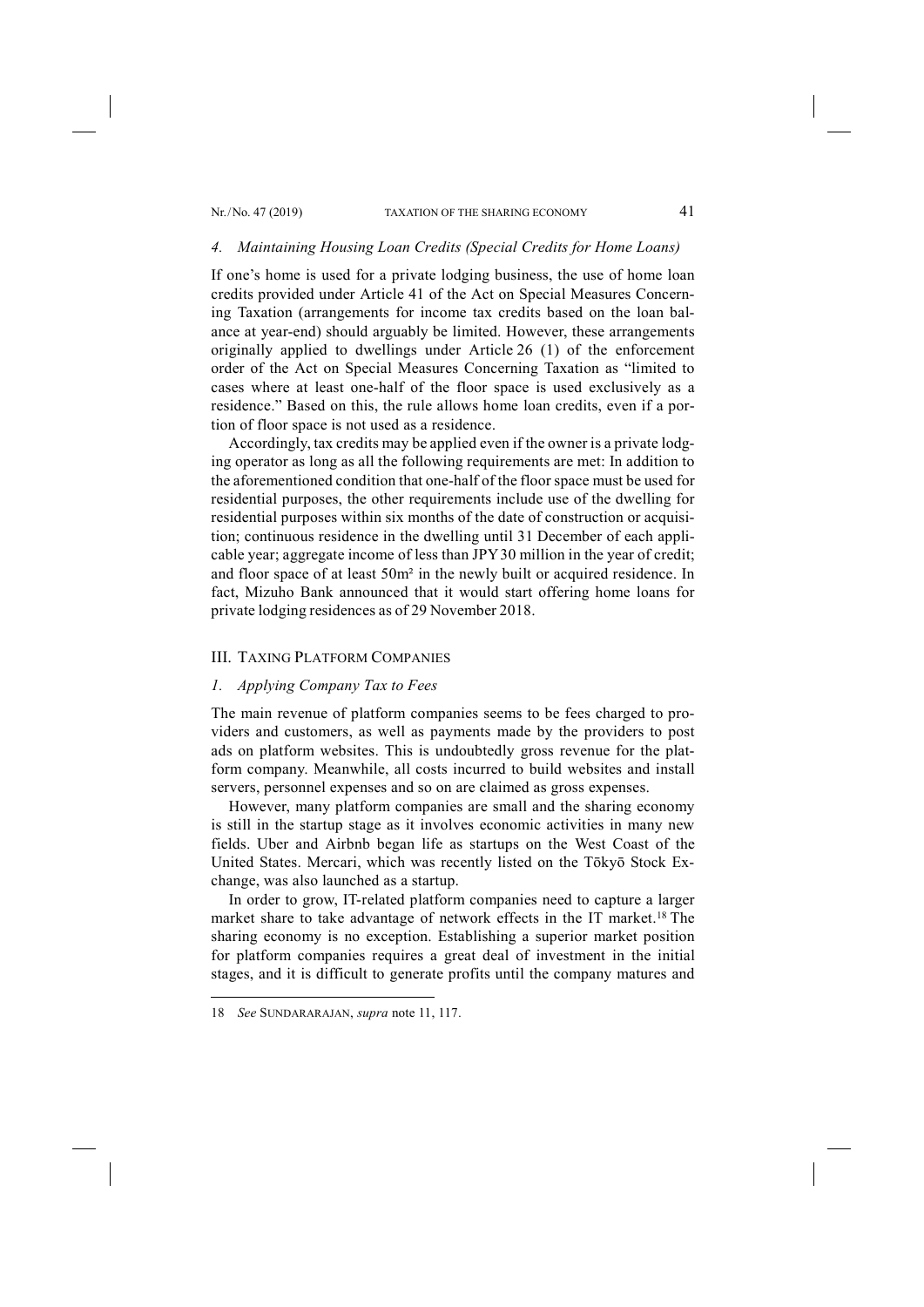has sufficient market share. That is, except for a few major companies, we cannot yet expect much corporate tax revenue coming from platform companies in the sharing economy.

However, platform companies tend to grow rapidly once they establish their position in the market (this is one major reason why they spend heavily on marketing in the initial stages). Still, IT companies do not generally hold a great deal of tangible assets, so it is easy for them to move their operations overseas. <sup>19</sup> Even if they continue to operate in the domestic market, platform companies can easily connect with both providers and customers using software on smartphones and other devices. As such, there is no need to retain a physical presence such as a branch.

This gives rise to a problem – taxes cannot be levied in Japan without a PE (permanent establishment). This problem is not confined to the sharing economy. Taxing platform companies in the digital economy is a major issue across industries.20 There are current efforts underway to create some sort of resolution for indirect taxes by introducing reverse charges and registration systems,21 but based on current OECD discussions on the topic, there is still no international consensus on how to deal with direct taxes.<sup>22</sup>

#### *2. Taxation Data*

-

Data and user participation are extremely important elements for platform companies in the digital economy. The more customers that use a company's software, the greater the amount of data that will be generated, which can also be used for business purposes. For example, platform companies can gain insights into consumer preferences and behavior from those who use their software, and then use this to improve their services. In this situation, such user data appear to be collected free of charge. However, software charges may be commensurately cheaper than expected because of the value companies place on user data.

This is similar to the arrangement whereby Google provides search software free of charge and in turn acquires user data. Because personal data are automatically uploaded into the system, when a user searches for a certain product, ads for similar products later appear on the user's computer screen. Similarly, when customers use Gmail and other free email services,

<sup>19</sup> *See* SUNDARARAJAN, *supra* note 11, 163. *See* also S.-Y. OEI/D. M. RING, Can Sharing Be Taxed?, Wash. U. L. Rev. 93 (2016) 989.

<sup>20</sup> For the sharing economy, *see* OECD, *supra* note 3, at Chapter 7, "Special feature – Beyond the international tax rules: The impact of digitalisation on other aspects of the tax system."

<sup>21</sup> *See* NATIONAL TAX AGENCY, *supra* note 16, 9.

<sup>22</sup> *See* OECD, *supra* note 3, Chapter 5.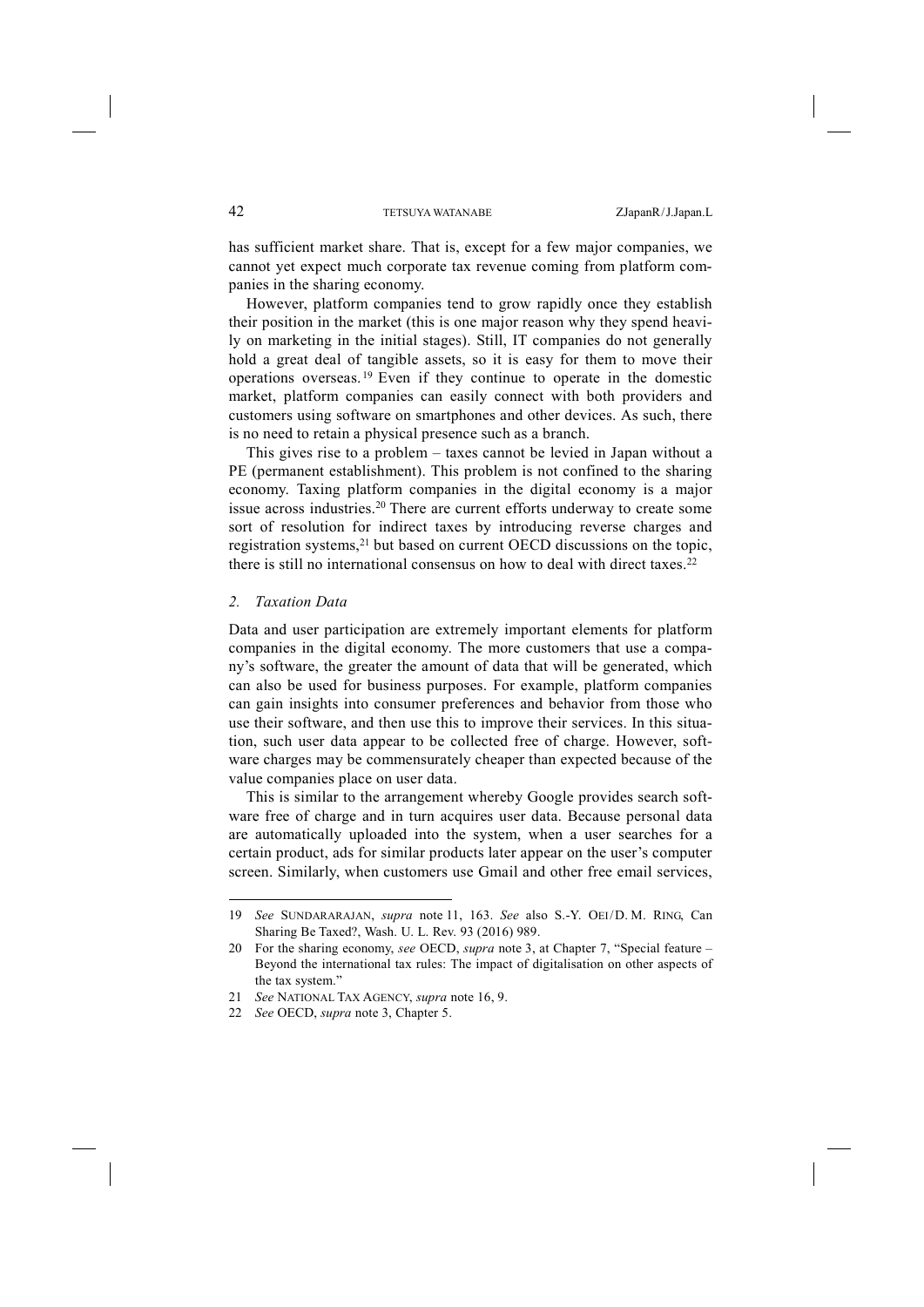-

this enables the collection of user data in some cases. Even assuming individual bits of data themselves do not have much value, they come to have value after accumulating in vast amounts as so-called big data. Analyzing these stores of data and manipulating them can further increase their value.

In this case, the issue is whether or not it is appropriate to tax information obtained from users. If services are being provided for free or at low prices because user data are valuable, a kind of barter transaction is taking place and should be subject to taxation. However, the problem is determining at what stage the value of such data is generated. Individual bits of information are not valuable by themselves, but they do start to gain value after they are collected, aggregated, analyzed, and processed. Arguably, there is no profit to the company at the data acquisition stage. Further, from the viewpoint of international taxation, the issue is whether tax is appropriately levied in the jurisdiction where the value is generated.23

## IV. ADMINISTRATIVE ISSUES AND POSSIBLE FIXES

## *1. Administrative Issues Related to Providers*

Even if the provider clearly generates income, they may not file a tax return, or they may not report the correct income if they do file a return. As mentioned previously, in many cases the provider participates in the sharing economy as a side job. It is quite conceivable that they are also salaried worker who has not previously run a side business, and that they have no experience in preparing tax returns, or lack sufficient knowledge to do so. Further, even if they are aware that they may need to file a return, they still may not do it as it may be bothersome to investigate how to calculate revenue and necessary expenses. This means that the tax authorities must first conduct publicity campaigns so that there is greater general awareness of the duty to file tax returns in these situations.

In the sharing economy, individual transactions between providers and customers are small but numerous. Further, because these are peer-to-peer transactions, it is difficult for the tax agencies to obtain information on each transaction.

Accordingly, even if the provider does not file a return, or if they are thought to have reported less than they should have, the information needed to calculate the appropriate income to deal with the matter may be lacking.

<sup>23</sup> *See* OECD, *supra* note 3, 166 and 171. *See also* M. DEVEREUX/J. VELLA, Taxing the Digitalised Economy: Targeted or System-Wide Reform?, British Tax Review 2018, 387, 390; I. GRINBERG, User Participation in Value Creation, British Tax Review 2018, 407; C. ELLIOT, Taxation of the Sharing Economy: Recurring Issues, Tax Notes Int'l 90 (2018) 91.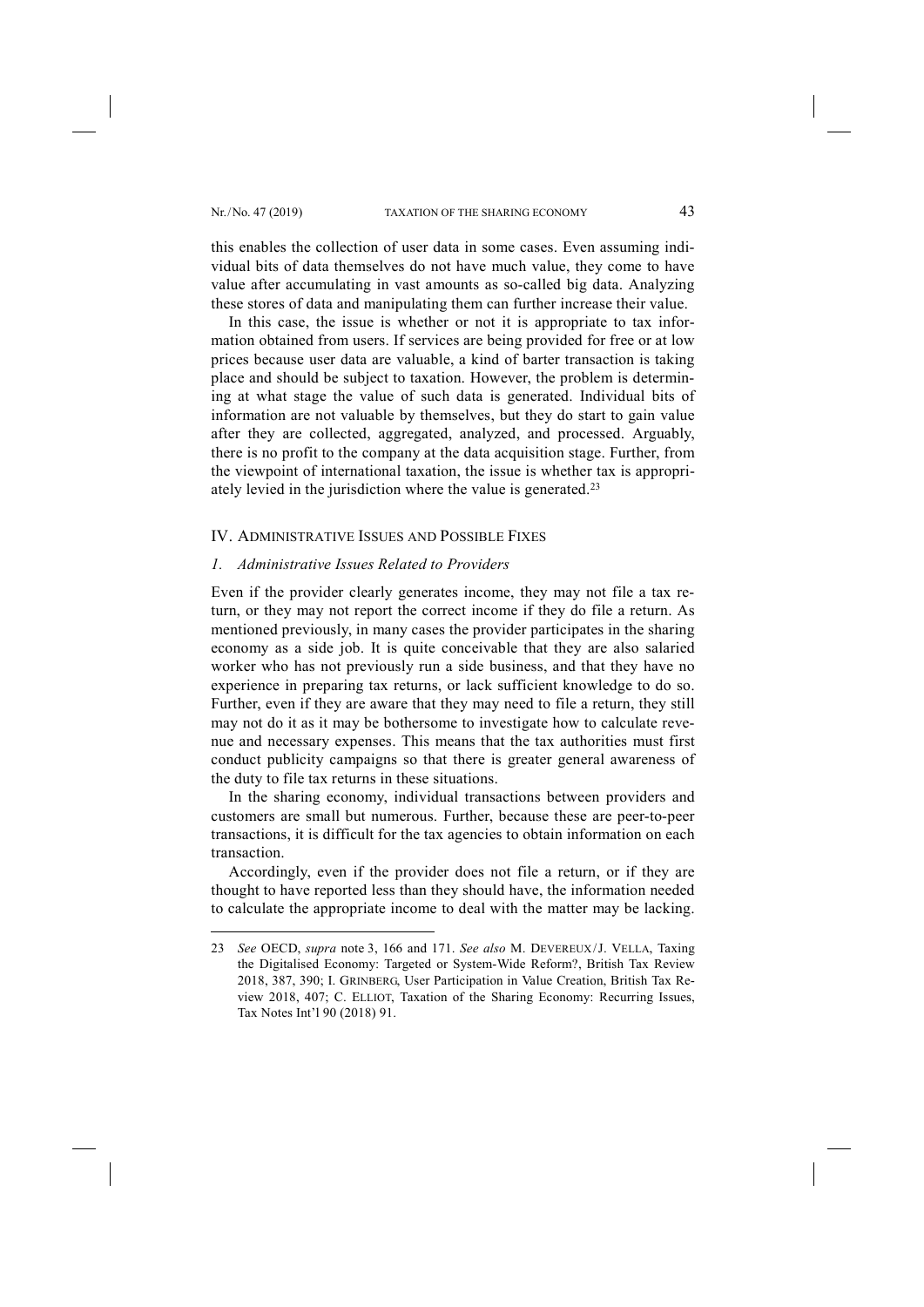Also, there are many providers who also need to pay taxes, and because each individual's income is small, dealing with them all might be inefficient as there are few incentives for the tax authorities to take action.

However, the difficulty mentioned above does not mean that this issue can be left alone. This is because the sharing economy is growing steadily and becoming a larger and larger part of the overall economy.

## *2. Establishing Withholding Obligation for Platform Companies*

In contrast with the tax authorities' lack of information, platform companies collect data on providers and customers. Data can be a source of profits for platform companies, so they try to have their apps and software used as much as possible. In some cases, they cut fees and other service prices dramatically in order to establish market dominance, as mentioned previously. The structure of the current digital economy means that heavily used platform company products collect vast amounts of information.

There are no direct monetary transactions between providers and customers in the sharing economy; these transactions take place through the platform company. The platform companies have not only data on transactions, but also knowledge of their flows.

One legislative proposal would be to have the platform company somehow involved in the provider's tax returns, which could yield large efficiency gains for the tax collection administration. For example, there could be a requirement to withhold the provider's income tax payments and to submit legal records.

One drawback to this idea is that it would be difficult to get the assent of a platform company with an obligation unilaterally placed upon it, as it would simply see an increase in costs. Another issue is that online payments are considered a civil contract between provider and customer, so it is questionable whether it is appropriate to make the platform company liable for withholding tax, as it is not a direct party to the agreement. Further, in some cases the provider may incur losses, and may be unable to file a tax refund return if they lack the ability to calculate the appropriate income.

That said, the platform companies already have to manage all of their customers' electronic information, so the actual costs involved in withholding taxes should not be too onerous. The civil contract format is important. However, withholding tax from listed company dividends, for example, is not the responsibility of the dividend payer but of the company handling them (stockbroker etc., Art. 9-3(2) Act on Special Measures Concerning Taxation).24 Further, final income may be negative in some cases for remuneration

<sup>24</sup> *Sozei tokubetsu sochi-hō,* Law No. 26/1957.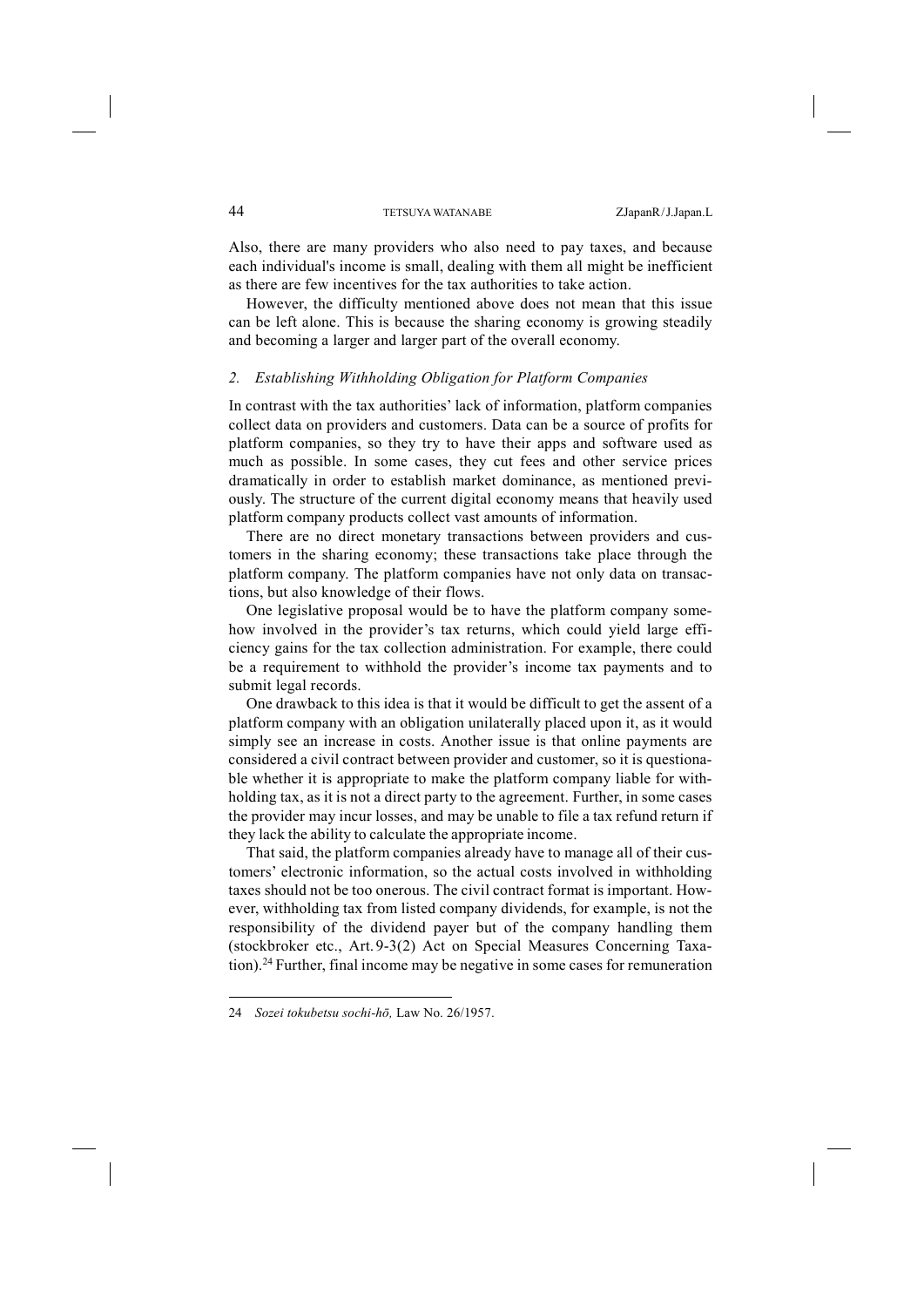under Art. 204 Income Tax Act, so an inability to file a return is not an acceptable reason to reject withholding tax arrangements. Accordingly, requiring platform companies to withhold tax is not entirely impossible, but whether this is desirable for the platform companies is another matter.

In fact, trials to collect accommodation taxes via Airbnb are taking place worldwide.<sup>25</sup> Initially, accommodation taxes in Japan (local taxes) applied only to stays at hotels and ryokans, and the companies collected them directly. However, accommodation taxes are increasingly being levied on private lodgings. For example, on 1 October 2018, the Kyōto City government introduced accommodation taxes to be collected from all types of guests – not just hotel customers. When the city of Kyōto was drafting this ordinance, the concept was for agents such as Airbnb to display all charges for customers, including taxes. Fees paid by the guests would include an accommodation tax portion to be paid specifically to the city.26 The actual ordinance indicated that the entity with special collection obligations would be the operator of the ryokan or private lodging, with a supplementary resolution to "encourage private lodging agents and other third parties able to collect and pay the accommodation tax," according to Kyōto City's website.27

## *3. Tax Return Filing Support for the Provider from the Platform Company*

Even if it is possible to revise the law and make platform companies responsible for withholding tax, if this increased requirement drives them overseas, not only will there be problems collecting income tax from the provider, but Japan will lose out on corporate taxes paid by the platform companies. A more moderate method would be to promote reporting directly by the taxpayer, which we explore below.

There is an idea that involves the platform company supporting the taxpayer in filing returns. Assuming that the provider properly files tax returns, platform companies can assist taxpayers unfamiliar with the process of preparing returns as part of customer support. This would make it unnecessary to unilaterally implement obligations such as withholding tax collection. There are many possible forms of support, but the most useful would entail providing the provider with the platform company's digital data regarding the taxpayer in a format useful for tax returns.

For example, it may be possible to generate individualized tax returns with numbers already input with the help of tax accountants. As taxpayer data ae likely to be kept by the platform company internally in digital form,

<sup>25</sup> *See* SUNDARARAJAN, *supra* note 11, 155.

<sup>26</sup> "Expanding Sharing Economy, Easy to Pay Tax", Nihon Keizai Shinbun, 17 October 2017, morning edition, p. 5.

<sup>27</sup> *http://www.city.kyoto.lg.jp/gyozai/page/0000236942.html.*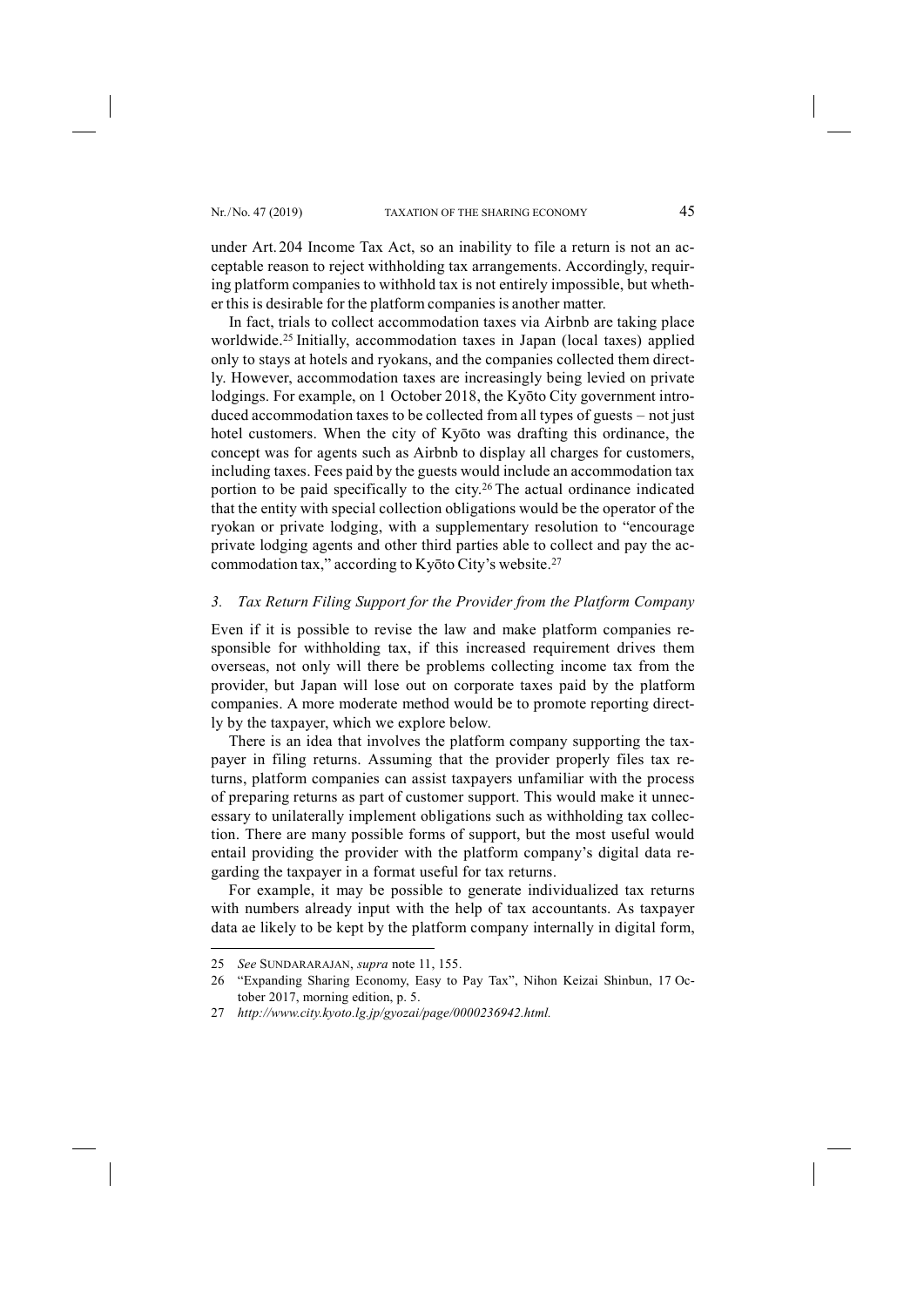they would be possible to communicate with the taxpayer via email, smartphone apps, and other such means. Thus, it should be possible to fulfill these duties at a cost acceptable to the platform companies.

Certainly there will be costs involved. However, as it is the taxpayer (provider) who faces trouble if they fail to report, they may prefer to work with platform companies that provide tax return filing assistance. Providing tax support services may also enhance their public image, which is not such a bad idea for the platform company either. This is an incentive to platform companies not required to collect withholding tax. The OECD's interim report also points out the importance of educating taxpayers not familiar with tax reporting so they can improve self-reporting successfully.<sup>28</sup>

## *4. Obtaining Data for Tax Agencies*

If the tax agencies are able to obtain a certain amount of tax-related data on the provider, and the provider is aware of this fact, it may encourage voluntary reporting.29 The platform companies hold the information, so arrangements enabling the exchange of information between the tax agencies and platform companies would solve several of the administration's reporting problems as discussed thus far.

However, if providing information to the tax agencies is based on the thinking that it should be there as a backstop for voluntary reporting by the taxpayer, it may be problematic to create arrangements that provide all information automatically to the tax agencies without the taxpayer's consent. One principle of this system should be that the platform company provides tax agencies individual pieces of information at the agencies' request, and that taxpayers are informed if this occurs.

Recently, the Japan Tourism Agency has set up a private lodging management system. It collects and passes on certain data to relevant government agencies provided by private lodging operators who use the system.<sup>30</sup> Accordingly, there is no need to get the provider's approval on every occasion when providing information from the system. Regarding this point, the Ministry of Finance explains in the document "Data Collaboration Relating to Private Lodging Business" that regular reports on the length of stay and number of visitors, in addition to the names and addresses on applications and notifications, are to be additionally collected.<sup>31</sup>

<sup>28</sup> See OECD, *supra* note 3, 198.

<sup>29</sup> ID.

<sup>30</sup> *http://www.mlit.go.jp/common/001225038.pdf.*

<sup>31</sup> *http://www.cao.go.jp/zei-cho/gijiroku/zeicho/2018/\_\_icsFiles/afieldfile/2018/10/16/ 30zen18kai1-1.pdf.*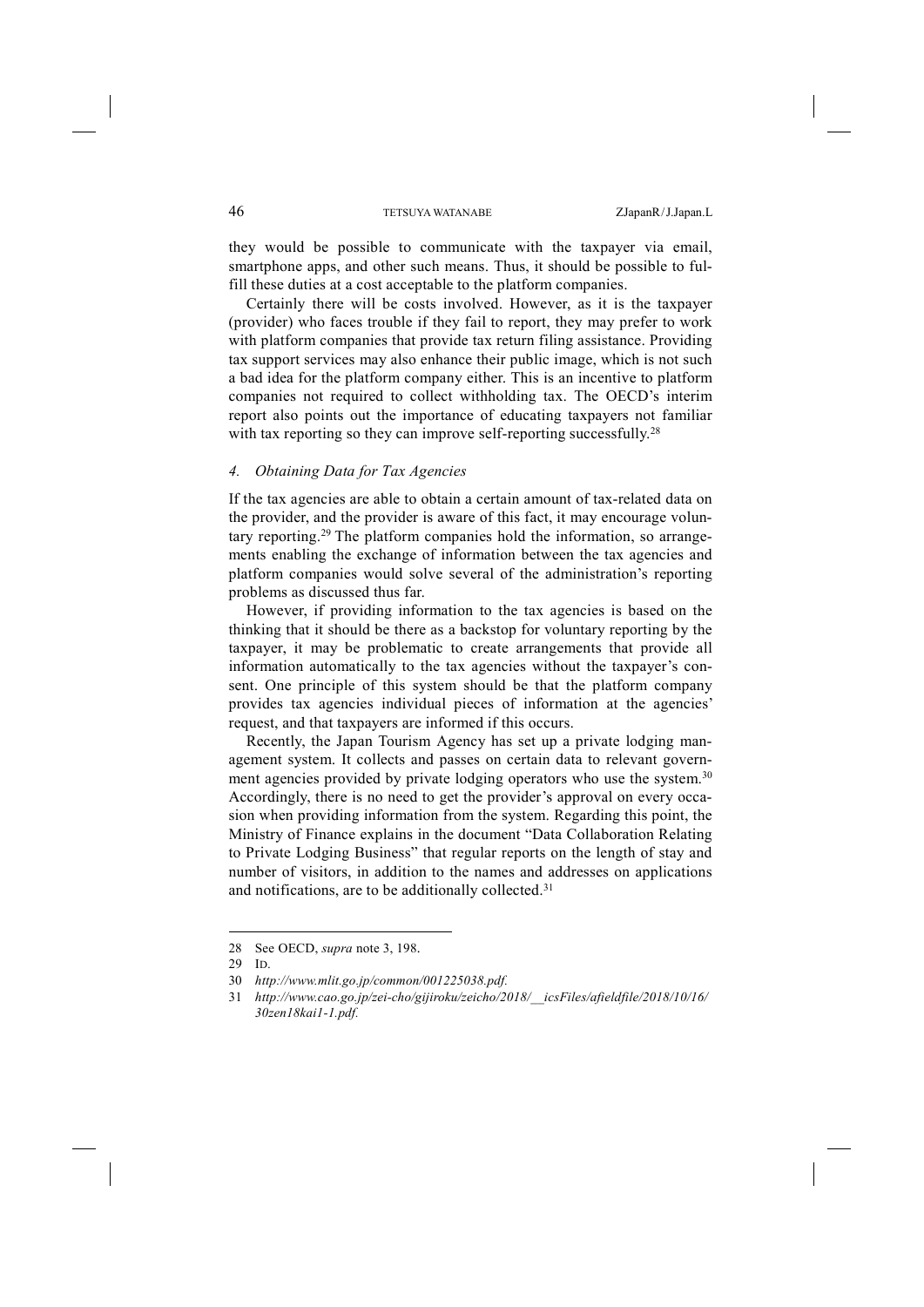## V. CONCLUSION

In the sharing economy, individuals share assets rather than simply owning them. A paradigm shift is underway – from ownership to usage. Individuals will be included in the sharing economy as both providers and customers. Smartphones and matching apps have facilitated and revolutionized the peer-to-peer economy. The cost of connecting individual with individual has declined to nearly zero.

The perspective of providing services has become important for companies that have supplied assets in the past – but they cannot continue to rely on selling assets alone. Toyota has a long history of manufacturing and selling cars, but now has its eye on service provision, including car sharing, ride-sharing, and autonomous driving services. It has linked up with an IT firm, Softbank, as part of a corporate strategy aimed at surviving the current paradigm shift.<sup>32</sup> In this era, the focus has shifted from an asset called the automobile to a service called movement.<sup>33</sup>

A future point of discussion will likely be the taxation information held by platform companies. However, it is not easy to develop rules that all countries worldwide will accept. Today, approaches to thinking about the digital economy and data differ from one country to the next.<sup>34</sup>

The ways in which we work will also change in parallel with the rapid development of the sharing economy. In this process, problems related to income gaps, social security, labor disputes, and privacy will emerge in different forms than existed in the past. Tax problems associated with these will also take on new forms. The ideal form of crowd-based capitalism<sup>35</sup> as symbolized by peer-to-peer transactions is an issue for future discussion.

#### **SUMMARY**

-

*This paper focuses primarily on the emerging income tax and administrative issues in the sharing economy, such as private lodgings, internet auctions, and flea markets.* 

*On 13 June 2018, the Japanese National Tax Agency posted its opinion that when salaried workers obtain supplementary income from sharing economy transactions, this should be classified as miscellaneous income (Art. 35 Income Tax Act) and losses incurred on those transactions cannot be deducted from other types of income (Art. 69 (1) Income Tax Act). However, if such salaried* 

<sup>32 &</sup>quot;Toyota Changing", Nihon Keizai Shinbun, 6 October 2018, morning edition, p. 7.

<sup>33</sup> *See* N. TSUYUKI, "MaaS(Mobility as a Service)", PRI Review No. 60 (2018) 2.

<sup>34</sup> *See* OECD, *supra* note 3, Chapter 5.

<sup>35</sup> *See* SUNDARARAJAN, *supra* note 11, 105.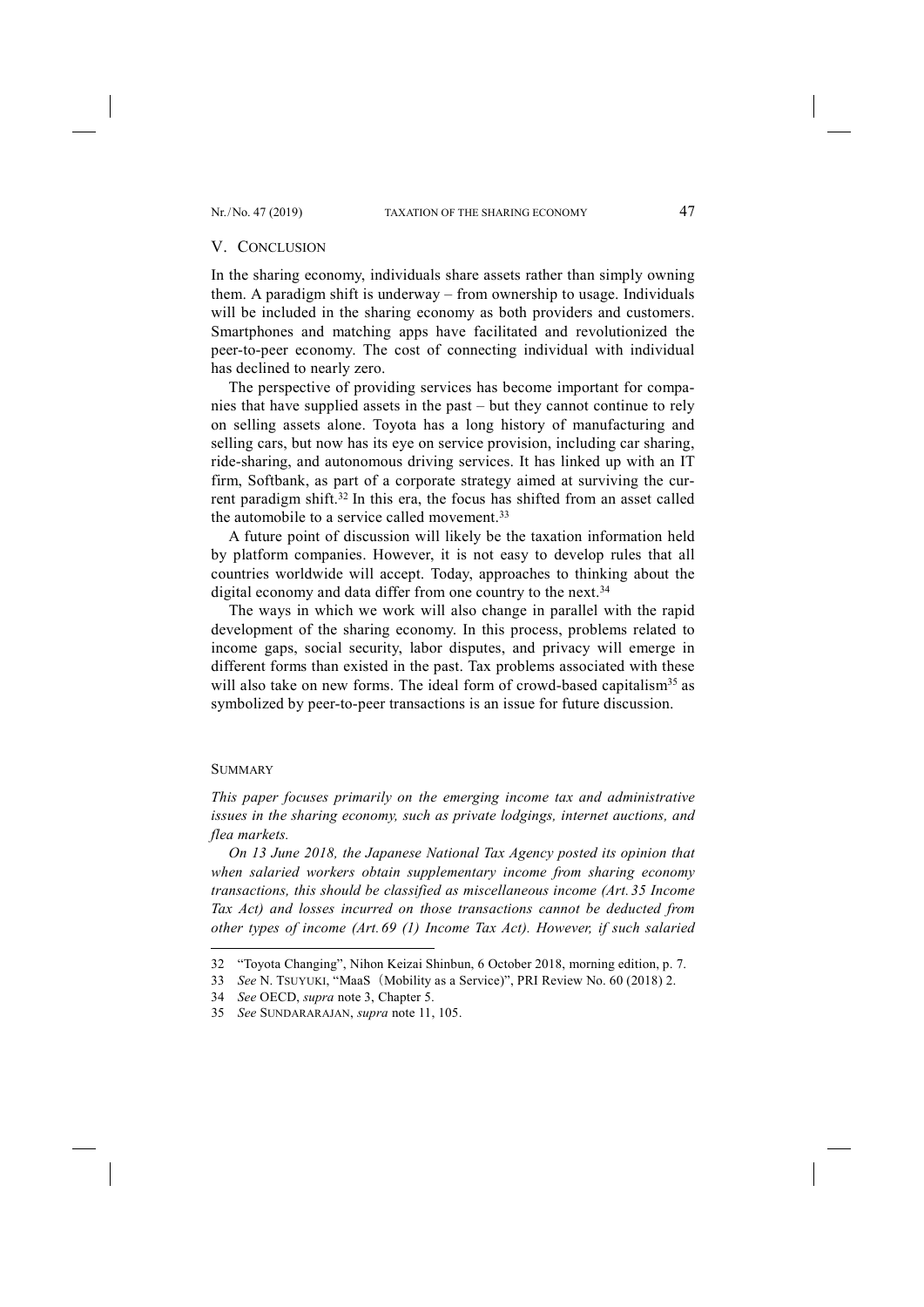*workers do not have any other income from second jobs apart from sharing economy work, they do not have to report income from a side job if it does not exceed JPY200,000 per year (Art. 121 (1)(i) Income Tax Act).* 

*For platform companies there are other issues, especially concerning the taxation of data. The problem is determining at what stage the value of such data is generated. Individual bits of information are not valuable by themselves, but they do start to gain value after they are collected, aggregated, analyzed, and processed. Further, from the international tax viewpoint, the issue is whether tax is appropriately levied in the jurisdiction where the value is generated.* 

*There are also administrative issues. Even if the provider (host) of sharing economy services clearly generates income, they might not file a tax return. One legislative proposal would be to have the platform company somehow be involved in the provider's tax returns, which could yield large efficiency gains for the tax administration. For example, there could be a requirement to withhold the provider's income tax or there could be an idea that involves the platform company supporting the taxpayer in filing returns.* 

#### ZUSAMMENFASSUNG

*Die neu aufkommenden Einkommensteuer- und Verwaltungsfragen in der Sharing Economy, wie z. B. Vermietung von Privatunterkünfte, Internetauktionen oder internetbasierte Flohmärkte, stehen im Vordergrund dieses Beitrags. Am 13. Juni 2018 veröffentlichte die japanische Steuerbehörde eine Stellungnahme zu zusätzlichen Einkünften aus der Sharing-Economy, wonach die Einkünfte eines Arbeitnehmers aus Transaktionen der Sharing-Economy als sonstige Einkünfte einzustufen sind (Art. 35 Einkommensteuergesetz) und Verluste, die bei solchen Transaktionen entstehen, nicht von anderen Einkommensarten abgezogen werden dürfen (Art. 69 Abs. 1 Einkommensteuergesetz). Wenn aber ein Arbeitnehmer abgesehen von Einkünften aus der Sharing-Economy kein weiteres Einkommen aus Nebentätigkeiten hat, besteht für ihn keine Pflicht, Einkünfte aus der Sharing-Economy zu melden, solange dieses Einkommen eine Obergrenze von JPY 200.000 pro Jahr nicht überschreitet (Art. 121 Abs. 1 (i) Einkommensteuergesetz).*

*Bei Plattformunternehmen gibt es eine weitere Problematik, insbesondere bezüglich der Besteuerung von Daten. Hier besteht die Schwierigkeit darin, feststellen, zu welchem Zeitpunkt der Wert solcher Daten erzeugt wird. Einzeldaten haben zwar an sich keinen Wert, aber bei der Datenerhebung, -aggregation, -analyse und -verarbeitung gewinnen sie an Wert. Außerdem ergibt sich aus Sicht der internationalen Besteuerung die Frage, ob die Steuer in dem Land, in dem der Wert erwirtschaftet wird, angemessen erhoben wird.*